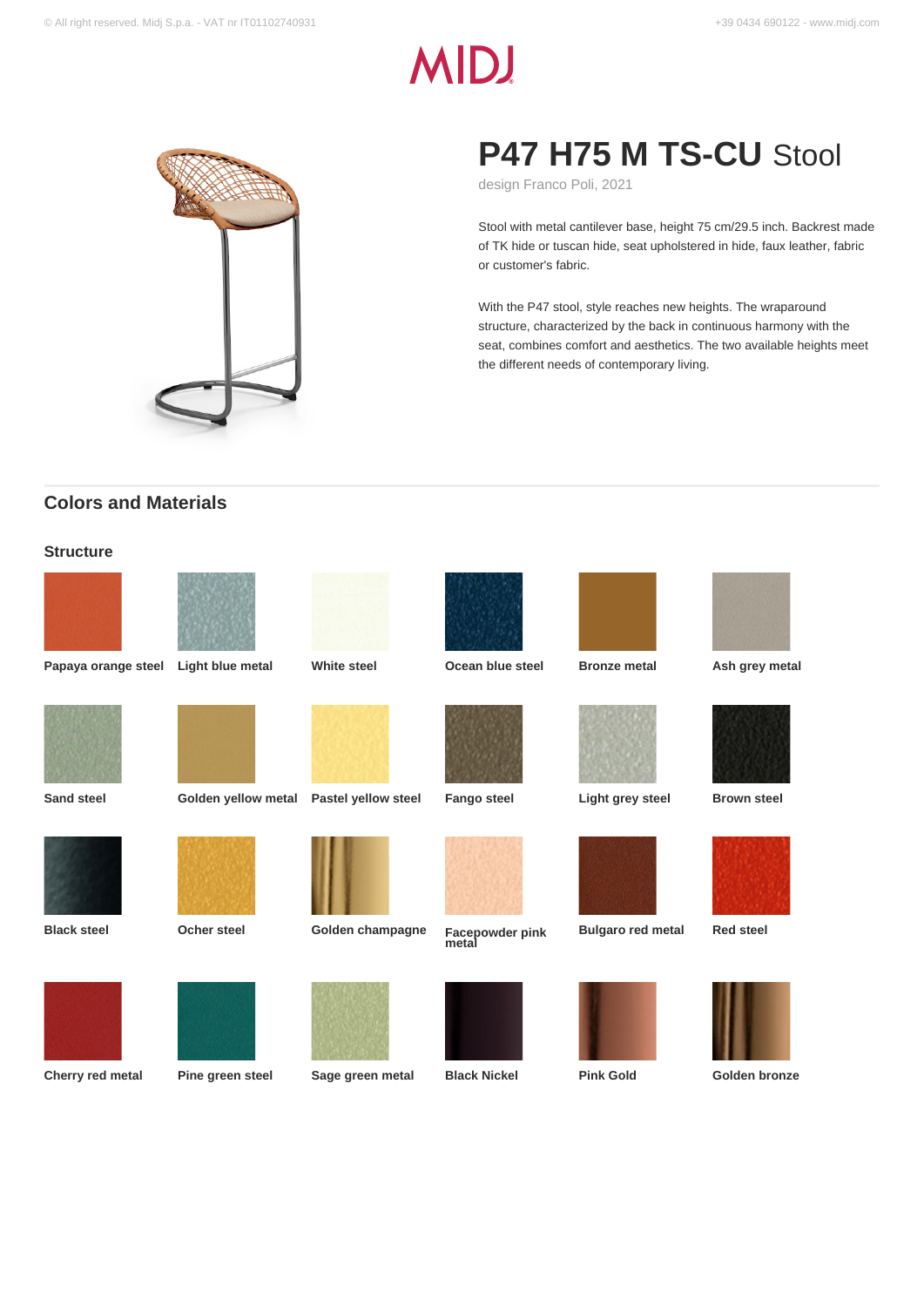

#### **Coating**



**Cotton Club fabric** 14 Colors



**Fenix Wool fabric** 16 Colors



13 Colors

**Second fabric** 11 Colors

**Visual fabric**



**Main Line Flax fabric Manhattan fabric** 16 Colors



**Yoredale fabric** 14 Colors



13 Colors



**Fiore leather** 21 Colors



**Mirage fabric** 15 Colors



**Vintage leather** 8 Colors



**Tessuto Oceanic** 13 Colors



**Secret faux leather** 23 Colors



**Vintage faux leather** 12 Colors

#### **Extensions**





**TK Hide** 13 Colors

**Tuscan hide** 6 Colors

#### **Dimensions**



|   | cm | inch |
|---|----|------|
| A | 94 | 37   |
| в | 58 | 22.8 |
| C | 49 | 19.3 |
| D | 75 | 29.5 |
|   |    |      |

#### **Materials Certifications**

**Cotton Club fabric**

COMPOSITION: 70 % COT; 10% PES; 10% ACR; 10% AF Abrasion resistance (Martindale) 100.000 cycles

Cotton Club by Flukso is a fabric made from latest generation regenerated cotton yarns. To create this fabric, specific fixing techniques were used, that give it and help maintaining a natural, slightly wavy and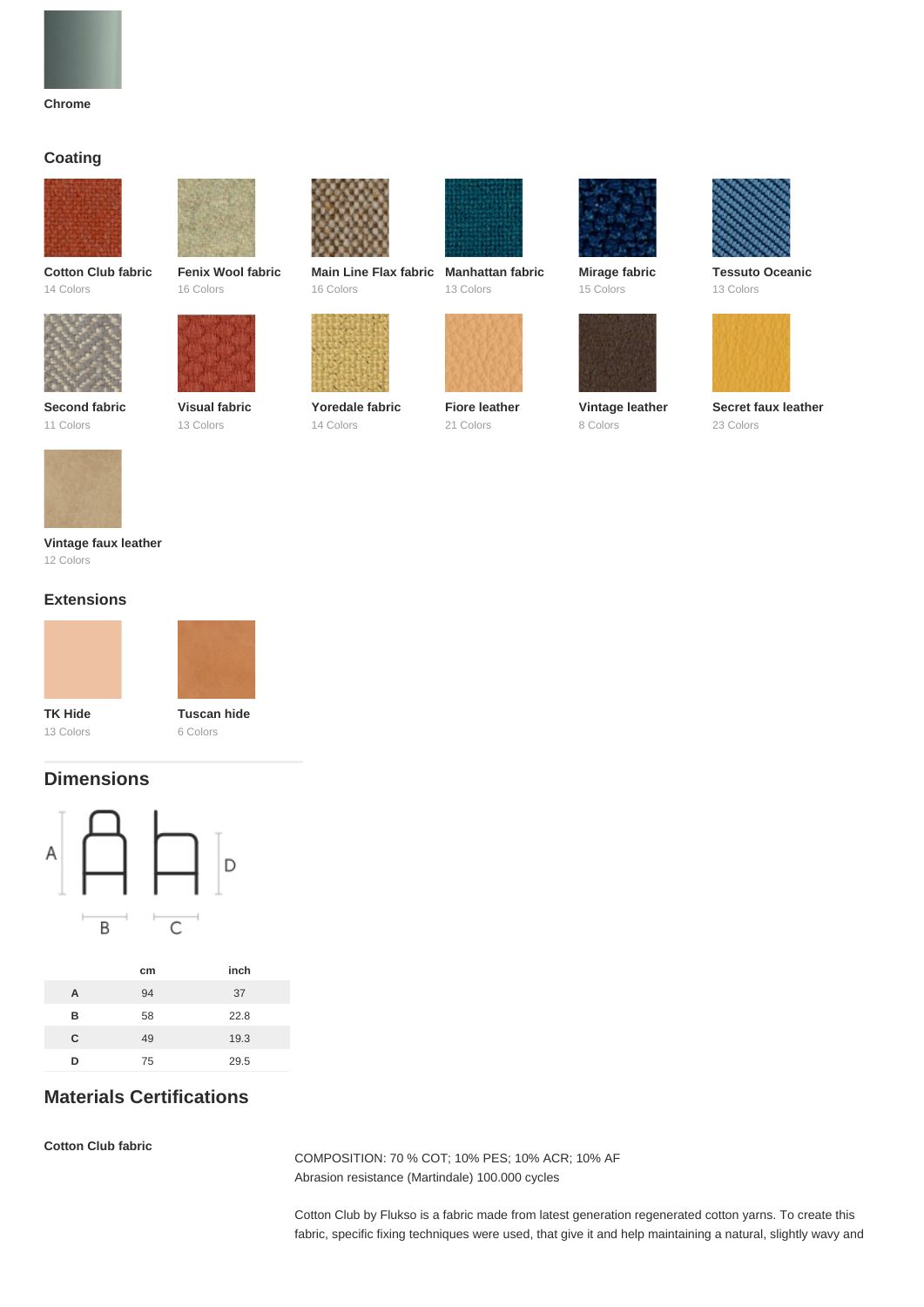vibrated look.

#### CLEANING AND MAINTENANCE

Regular cleaning is important to extend the life of the coating, and keep its appearance unchanged. Dust and dirt can wear out the coating.

REGULAR CLEANING: vacuum frequently, at least once a week, at a power equal to half the device in use, choosing a smooth spout, without brushing.

STAIN REMOVAL: in case of slight stains, promptly clean the surface. Remove excess liquids or hard parts of dirt with a clean cloth, then proceed on the residue

of the stain with a damp cloth or a neutral soap solution.

Remove the stain starting from the edge of the stain moving towards the center of it, then rinse with water. Let dry, avoiding direct exposure to sunlight.

For localized and more persistent stains, promptly dissolve the stain with colorless ethyl alcohol diluted in 20% water, gently rub and then treat with a neutral soap solution, then rinse well. Do not use bleach. These tips are cleaning recommendations and do not guarantee complete stain removal. In case of large

stains, we recommend contacting an operator specialized in upholstered products cleaning. We recommend to not expose light colored coating for a prolonged time to garments treated with colors with poor dyeing fastness, as the color pigments could penetrate the surface of the fabric, without being able to be removed.

We recommend to always test the cleaning method on a hidden part of the item to check the color resistance.

Slight color differences between a lot and the other are to be consdered normal.

#### **Materials Certifications**

**Fenix Wool fabric**

COMPOSITION: 75% WO, 25% PA MARTINDALE: 100.000 cycles

FIRE RESISTANCE: Classe 1IM N 1021 Part 1-2 Calif. Bull. 117 June 2013

Fenix Wool is a wool fabric with a particular and warm finish, obtained thanks to a treatment that confers softness to the touch and, at the same time, a good consistency, able to achieve excellent resistance to pilling and abrasion.

#### CLEANING AND MAINTENANCE

Regular cleaning is important to extend the life of the coating, and keep its appearance unchanged. Dust and dirt can wear out the coating.

REGULAR CLEANING: vacuum frequently, at least once a week, at a power equal to half the device in use, choosing a smooth spout, without brushing.

STAIN REMOVAL: in case of slight stains, promptly clean the surface. Remove excess liquids or hard parts of dirt with a clean cloth, then proceed on the residue of the stain with a damp cloth or a neutral soap solution. Remove the stain starting from the edge of the stain moving towards the center of it, then rinse with water. Let dry, avoiding direct exposure to sunlight. For localized and more stubborn stains, promptly dissolve the stain with neutral soap diluted in water,

rub gently and rinse. Repeat until the stain is removed, and let dry. Do not use bleach.

These tips are cleaning recommendations and do not guarantee complete stain removal. In case of large stains, we recommend contacting an operator specialized

in upholstered products cleaning. We recommend to not expose light colored coating for a prolonged time to garments treated with colors with poor dyeing fastness, as the color pigments could penetrate the surface of the fabric, without

being able to be removed.

We recommend to always test the cleaning method on a hidden part of the item to check the color resistance.

Colour samples are to be considered approximate for each product. Slight color differences between a lot and the other are to be considered normal.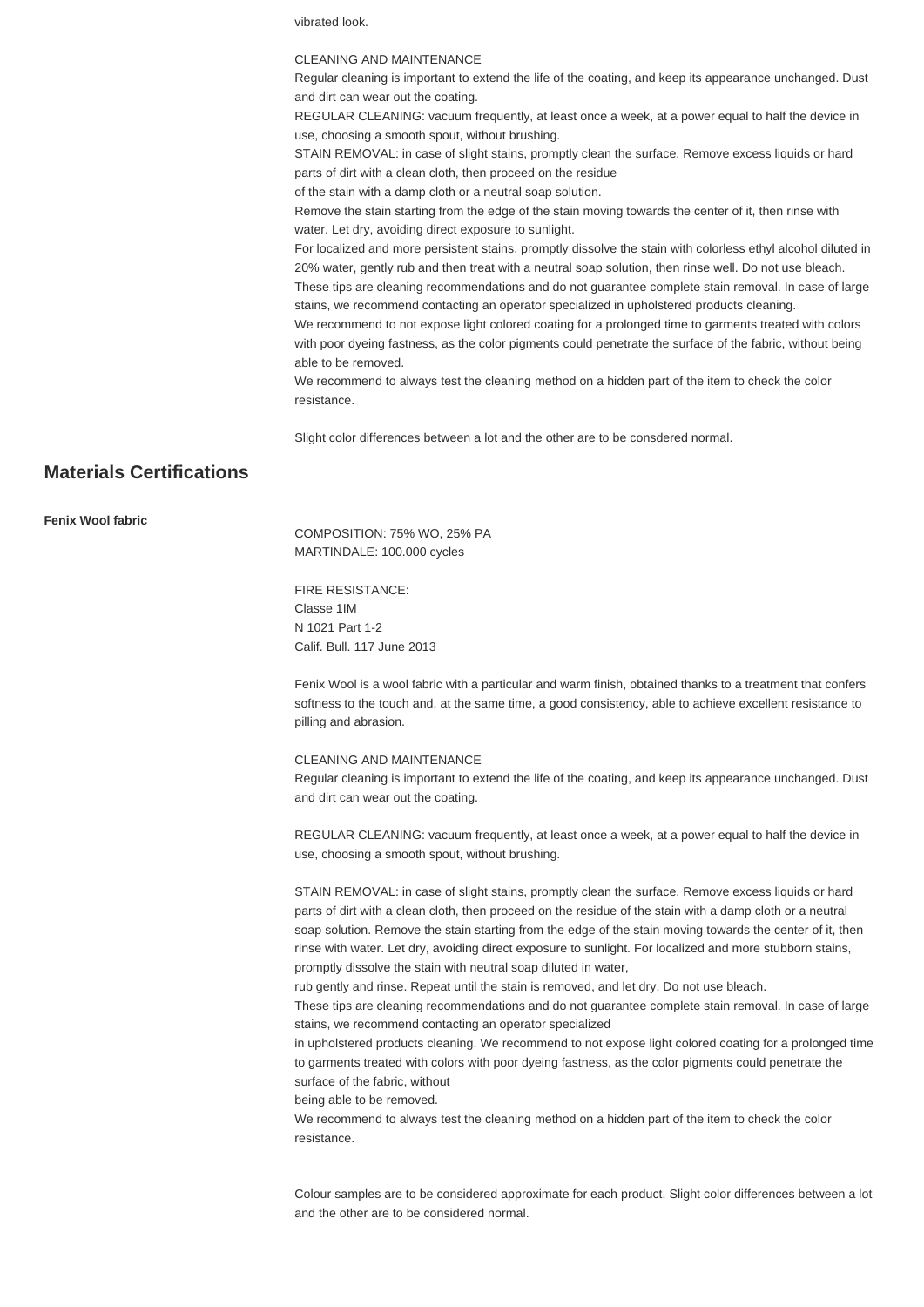#### **Materials Certifications**

**Main Line Flax fabric**

COMPOSITION: 70% Virgin Wool – 30% LI MARTINDALE: 60.000 CYCLES

FIRE RESISTANCE: EN 1021 - 1&2 (cigarette & match) BS 7176 Low Hazard BS 5852 Ignition Source 5 BS 7176 Medium Hazard NF D 60-013 ÖNORM B 3825 & A 3800-1 (58kg/m3 CMHR Foam) UNI 9175 Classe 1 IM BS 5867-2: Type B Curtains & Drapes IMO FTP Code (Part 8) The Furniture and Furnishing (Fire) (Safety) Regulations 1988 (Domestic Cigarette and Match)

ENVIRONMENTAL CERTIFICATIONS: Certified to the EU Ecolabel Certified to Indoor Advantage™ "Gold" Rapidly renewable and compostable Made from wool and bast fibre

Main Line Flax fabric is created with virgin wool and linen, inherently fireproof materials of sustainable origin. The particular weave of the fabric, with the alternation of colors in its texture, make it aesthetically interesting, while not giving up to softness and comfort.

CLEANING AND MAINTENANCE

Regular cleaning is important to extend the life of the coating, and keep its appearance unchanged. Dust and dirt can wear out the coating and damage the fire protection.

REGULAR CLEANING: vacuum frequently at a power equal to half the device in use, choosing a smooth spout, without brushing.

STAIN REMOVAL: in case of slight stains, promptly clean the surface. Remove excess liquids or hard parts of dirt with a clean cloth, then proceed on the residue

of the stain with a damp cloth or a neutral soap solution. Remove the stain starting from the edge of the stain moving towards the center of it, then rinse with

water. Let dry, avoiding direct exposure to sunlight. For localized and more persistent stains, promptly dissolve the stain with colorless ethyl alcohol diluted

in 20% water, gently rub and then treat with a neutral soap solution, then rinse well. Do not use bleach. These tips are cleaning recommendations and do not guarantee complete stain removal. In case of large stains, we recommend contacting an operator specialized

in upholstered products cleaning.

We recommend to not expose light colored fabric for a prolonged time to garments treated with colors with poor dyeing fastness, as the color pigments could penetrate the surface of the fabric, without being able to be removed.

We recommend to always test the cleaning method on a hidden part of the item to check the color resistance.

Colour samples are to be considered approximate for each product. Slight color differences between a lot and the other are to be considered normal.

#### **Materials Certifications**

**Manhattan fabric**

MARTINDALE: 25.000 cycles COMPOSITION: 26% PL, 37% PO, 21% CO, 16% LI

PROPRIETIES AND ADVANTAGES The Manhattan fabric features a subtle woven structure that gives it a unique dynamic look. The mixed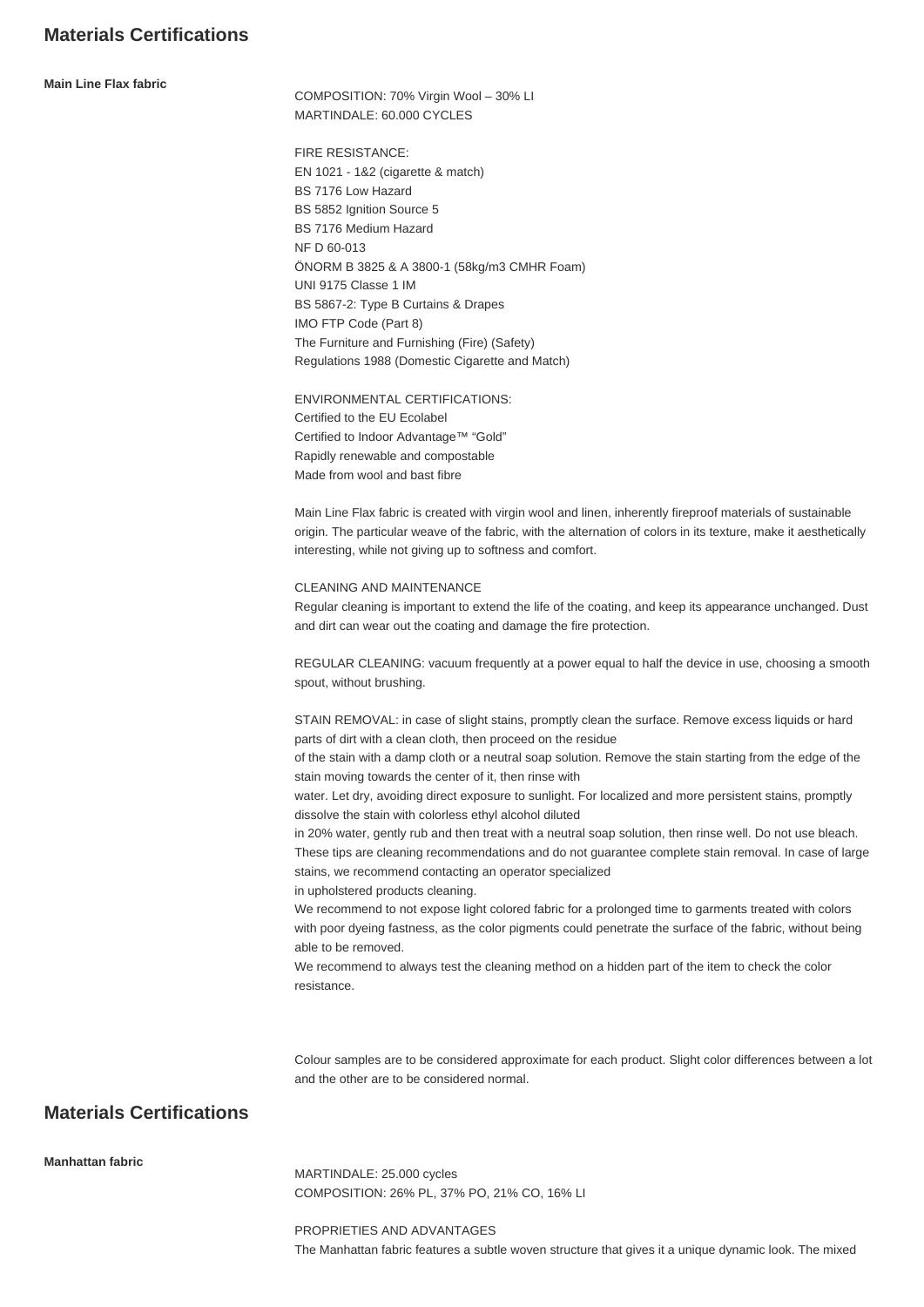filaments of cotton and polyester guarantee a soft, warm and vibrant look with tone-on-tone colors.

#### MAINTENANCE

Vacuum regularly. If it is necessary to remove the stain from the fabric, proceed wipe with a damp cloth using neutral soap and water or use proprietary upholstery shampoo. For deeper cleaning use a professionally dry clean. Always test your chosen cleaning method on a hidden corner of the product to check the color fastness.

#### **Materials Certifications**

#### **Mirage fabric**

Composition: 100% Polyester Mantindale: 100.000 cycles

FIRE RESISTANCE: Classe 1IM B1 DIN 4102 M1 B1 OENORM B3825 Q1 OENORM 3800 Part. 1 BS 5852 Crib 5 EN 1021 Part.1-2 Calif. Bull. 117

Mirage is the fireproof coating by Pugi RG: in recyclable polyester, it is suitable for covering any surface thanks to its elasticity and texture, which does not give direction to the fabric. It is very resistant to abrasion and pilling. Different finishes make Mirage perfect to customize our products.

#### CLEANING AND MAINTENANCE

Regular cleaning is important to extend the life of the coating, and keep its appearance unchanged. Dust and dirt can wear out the coating and damage the fire protection.

#### REGULAR CLEANING:

vacuum frequently, at least once a week, at a power equal to half the device in use, choosing a smooth spout, without brushing.

STAIN REMOVAL: in case of slight stains, promptly clean the surface. Remove excess liquids or hard parts of dirt with a clean cloth, then proceed on the residue of the stain with a damp cloth or a neutral soap solution. Remove the stain starting from the edge of the stain moving towards the center of it, then rinse with water. Let dry, avoiding direct exposure to sunlight. Do not use bleach. These tips are cleaning recommendations and do not guarantee complete stain removal. In case of large

stains, we recommend contacting an operator specialized in upholstered products cleaning.

We recommend to not expose light colored coating for a prolonged time to garments treated with colors with poor dyeing fastness, as the color pigments could penetrate the surface of the fabric, without being able to be removed.

We recommend to always test the cleaning method on a hidden part of the item to check the color resistance.

Colour samples are to be considered approximate for each product. Slight color differences between a lot and the other are to be considered normal..

#### **Materials Certifications**

**Tessuto Oceanic**

MARTINDALE: 135.000 cycles COMPOSITION: 100% post-consumer recycled polyester, including 50% SEAQUAL yarn

FIRE RESISTANCE: California Technical Bulletin 117 - 2013 BS 7176 Low Hazard BS 7176 Medium Hazard with EnviroFlam5 ASTM E84 Class 1 or A (Un-adhered)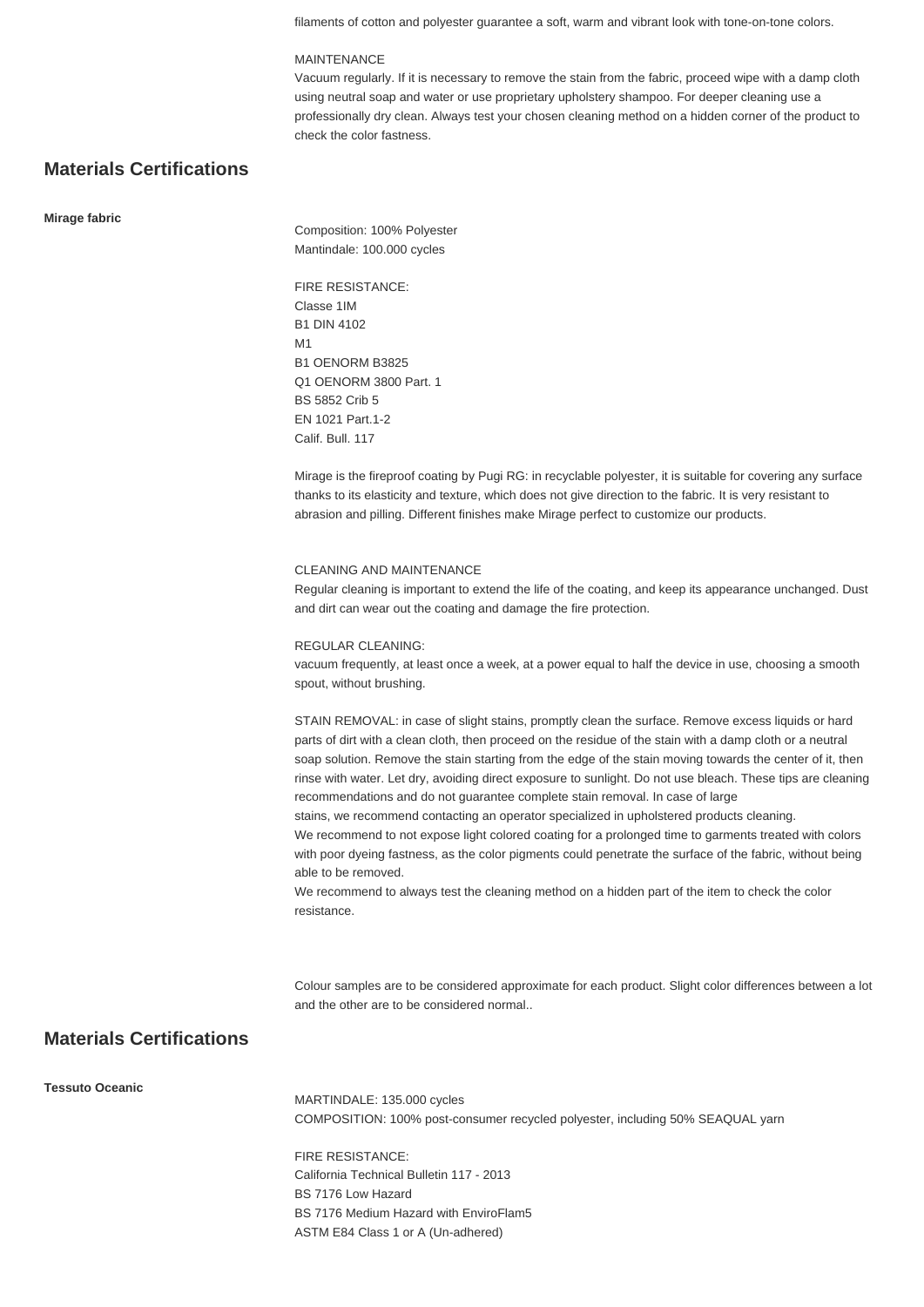ENVIRONMENTAL: Certified to OEKO-TEX® Standard 100 Certified to Indoor Advantage™ "Gold" Made from 100% post-consumer recycled polyester Non metallic dyestuffs

#### FEATURES:

Oceanic is a fabric born from the desire to combat marine plastic pollution and achieve a waste free environment. Hence the name "Oceanic": the fabric is created entirely from post-consumer recycled plastic - from debris floating discarded in our seas, to bottles thrown away and destined for landfill. One small drop in the mission to clean both the earth and its ocean, this contemporary fabric is a recycled polyester with a purpose: to be more sustainable for our planet.

#### MAINTENANCE:

Vacuum regularly. If it is necessary to remove the stain from the fabric, proceed wipe with a damp cloth using neutral soap and water or use proprietary upholstery shampoo. For deeper cleaning use steam or professionally dry clean. Always test your chosen cleaning method on a hidden corner of the product to check the color fastness.

#### **Materials Certifications**

**Second fabric**

COMPOSITION: 70% VI - 30% LI MARTINDALE 20.000 cycles

FIRE RESISTANCE: Classe 1IM EN 1021 Part.1-2 BS 5852 Crib 5 M<sub>1</sub> Calif. Bull. 117 June 2013 IMO 307 (88) Part.8

Second fabric is made of 100% viscose and linen, natural fibers that guarantee the highest safety standards in terms of fireproofing. Without formaldehyde and substance derived from chlorine and bromine,

Second is 100% natural. In the presence of fire, Second fabric carbonizes and creates a protective wall around flames, without melting, with a resistance above 1000°C (1832°F). Its processing gives it a particular herringbone pattern.

#### CLEANING AND MAINTENANCE

Regular cleaning is important to extend the life of the coating, and keep its appearance unchanged. Dust and dirt can wear out the coating and damage the fire protection.

REGULAR CLEANING: vacuum frequently at a power equal to half the device in use, choosing a smooth spout, without brushing.

STAIN REMOVAL: in case of slight stains, promptly clean the surface. Remove excess liquids or hard parts of dirt with a clean cloth, then proceed on the residue of the stain with a damp cloth or a neutral soap solution. Remove the stain starting from the edge of the stain moving towards the center of it, then rinse with water. Let dry, avoiding direct exposure to sunlight. For localized and more persistent stains, promptly dissolve the stain with colorless ethyl alcohol diluted in 20% water, gently rub and then treat with a neutral soap solution, then rinse well. Do not use bleach.

These tips are cleaning recommendations and do not guarantee complete stain removal. In case of large stains, we recommend contacting an operator specialized in upholstered products cleaning.

We recommend to not expose light colored coating for a prolonged time to garments treated with colors with poor dyeing fastness, as the color pigments could penetrate the surface of the fabric, without being able to be removed.

We recommend to always test the cleaning method on a hidden part of the item to check the color resistance.

Colour samples are to be considered approximate for each product. Slight color differences between a lot and the other are to be considered normal.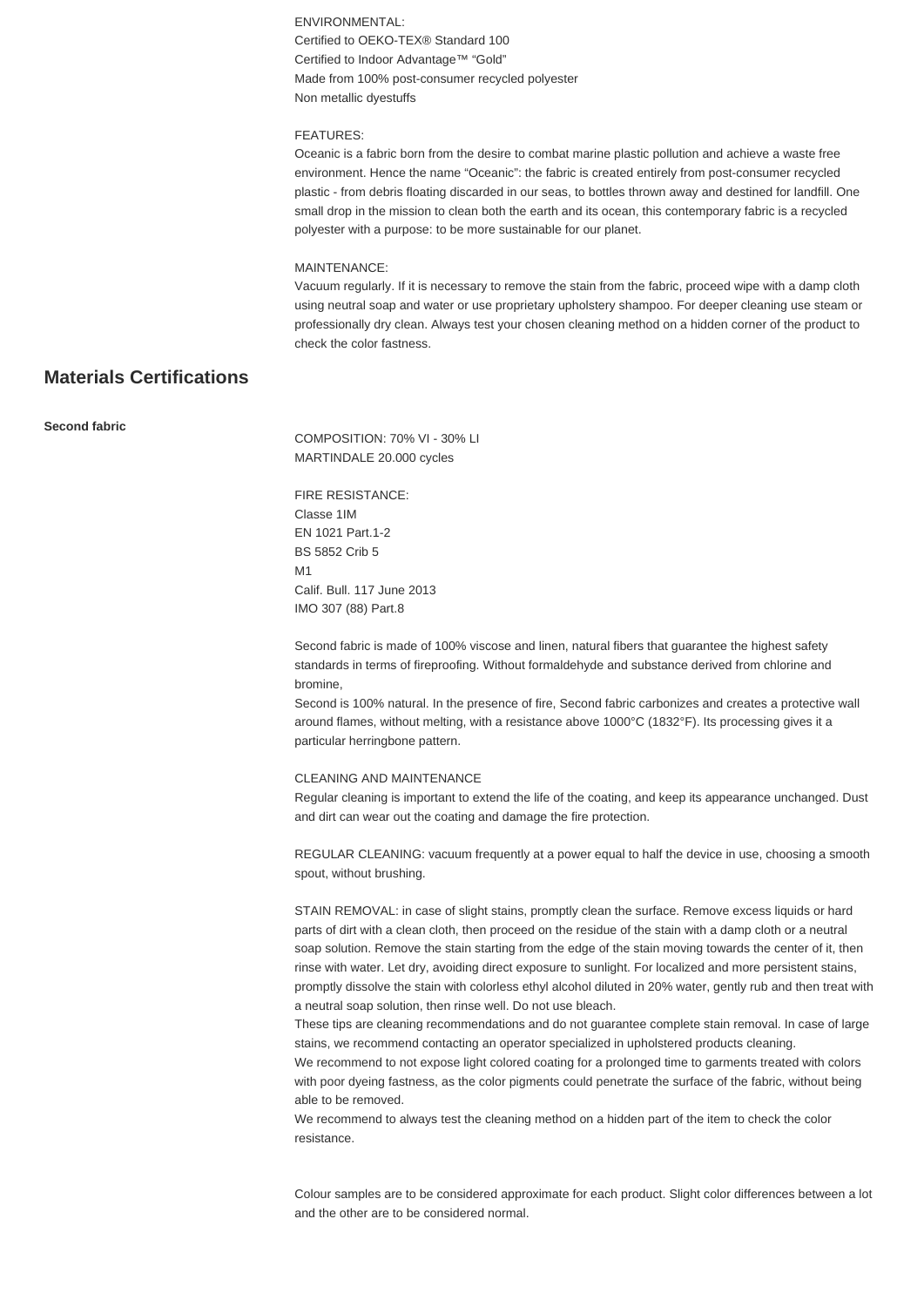#### **Materials Certifications**

#### **Visual fabric**

COMPOSITION: 100% PES FR MARTINDALE: 60.000 cycles

FIRE RESISTANCE: DIN 4102-1 B1 BS 5852-1 (source 0 and 1) BS 5852 CRIB5 UNI 9175 classe 1 IM EN 1021-1 EN 1021-2 IMO FTP CODE 2010

Visual is a knit fabric, made with FR polyester, bielastic and made with jacquard knitted looms. The slightly three-dimensional fabric construction, combined with sound absorbing material, contributes to decreasing sound reverberation.

#### CLEANING AND MAINTENANCE

Regular cleaning is important to extend the life of the coating, and keep its appearance unchanged. Dust and dirt can wear out the coating and damage the fire protection.

REGULAR CLEANING: vacuum frequently, at a power equal to half the device in use, choosing a smooth spout, without brushing.

STAIN REMOVAL: in case of slight stains, promptly clean the surface. Remove excess liquids or hard parts of dirt with a clean cloth, then proceed on the residue

of the stain with a damp cloth or a neutral soap solution. Remove the stain starting from the edge of the stain moving towards the center of it, then rinse with water. Let dry, avoiding direct exposure to sunlight. For localized and more persistent stains, promptly dissolve the stain with colorless ethyl alcohol diluted in 20% water, gently rub and then treat with a neutral soap solution, then rinse well. Do not use bleach. These tips are cleaning recommendations and do not guarantee complete stain removal. In case of large

stains, we recommend contacting an operator specialized in upholstered products cleaning. We recommend to not expose light colored fabric for a prolonged time to garments treated with colors with poor dyeing fastness, as the color pigments could penetrate the surface of the fabric, without being

able to be removed.

We recommend to always test the cleaning method on a hidden part of the item to check the color resistance.

Colour samples are to be considered approximate for each product. Slight color differences between a lot and the other are to be considered normal.

#### **Materials Certifications**

#### **Yoredale fabric**

MARTINDALE: 80.000 cycles COMPOSITION: 95% Wool, 3% Polyester, 2% Polyamide

FIRE RESISTANCE: EN 1021 - 1&2 (cigarette & match) BS 7176 Low Hazard ÖNORM B 3825 & A 3800-1 (58kg/m3 CMHR Foam) UNI 9175 Classe 1 IM BS 5852 Ignition Source 5 when FR treated BS 7176 Medium Hazard when FR treated The Furniture and Furnishing (Fire) (Safety) Regulations 1988 (Domestic Cigarette and Match) IMO FTP Code (Part 8)

ENVIRONMENTAL: Certified to Indoor Advantage™ "Gold"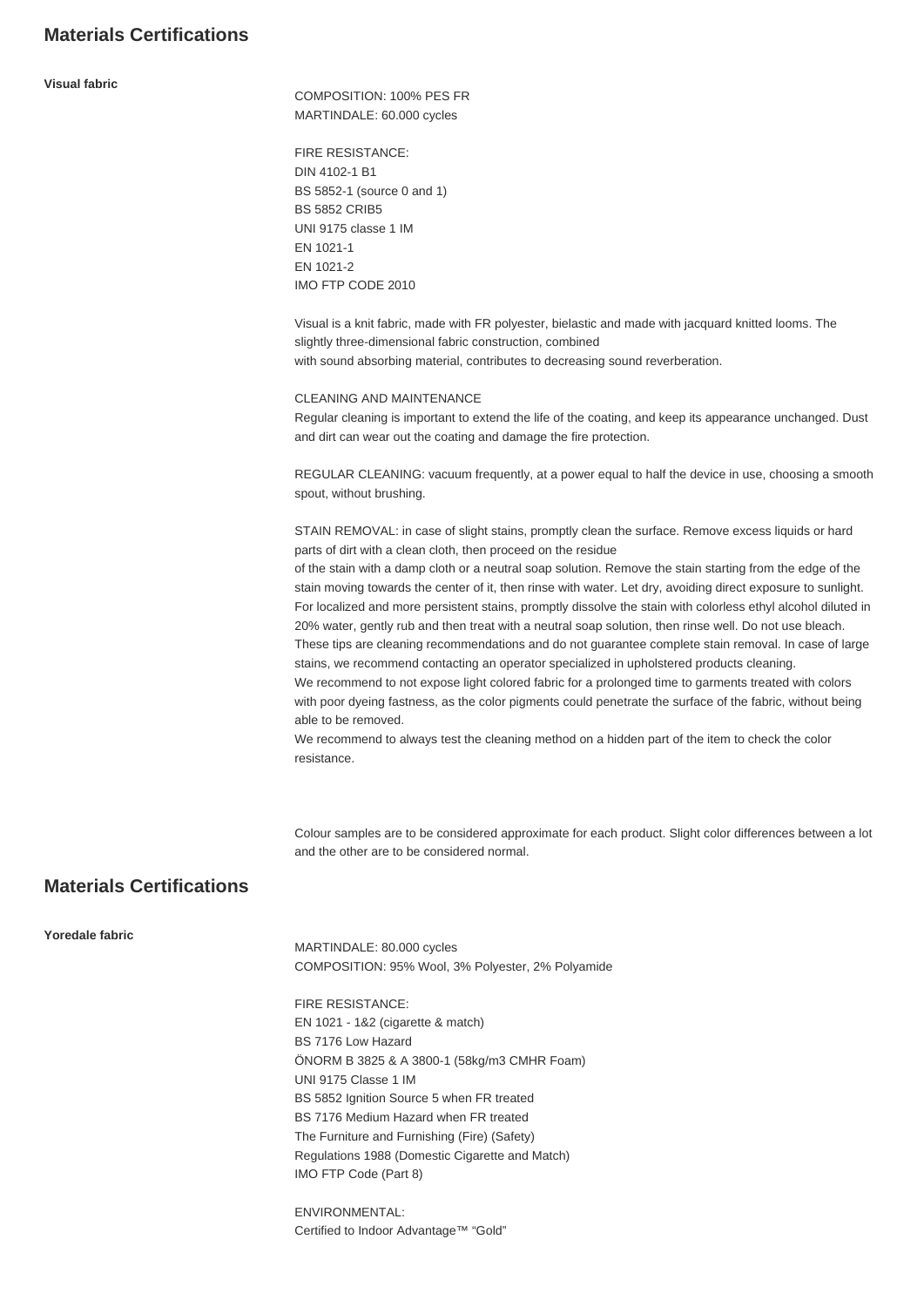Non metallic dyestuffs

#### FEATURES

Taking its name from the ancient title of Wensleydale in the UK, Yoredale is a fabric steeped in heritage. A highly textured textile with undulations reflective of its Yorkshire roots, its fascinating bouclé style yarn includes a contrasting black binder, creating subtle details within the weave that brings added depth to its saturated tones. Woven from British wool, Yoredale is truly timeless, blending its rich history with a contemporary appeal.

#### MAINTENANCE

Vacuum regularly. If it is necessary to remove the stain from the fabric, proceed wipe with a damp cloth using neutral soap and water or use proprietary upholstery shampoo. For deeper cleaning use steam or professionally dry clean. Always test your chosen cleaning method on a hidden corner of the product to check the color fastness.

#### **Materials Certifications**

| <b>Fiore leather</b>            | COMPOSITION: 100% leather                                                                                                                                                                                                                                                                                                                                                                                                                                                                                                                                                                          |
|---------------------------------|----------------------------------------------------------------------------------------------------------------------------------------------------------------------------------------------------------------------------------------------------------------------------------------------------------------------------------------------------------------------------------------------------------------------------------------------------------------------------------------------------------------------------------------------------------------------------------------------------|
|                                 | <b>FIRE RESISTANCE:</b><br>CAL TB-117 (2013, Sec. 1)<br>BS 5852:1979<br>BS EN 1021-1-2:2006                                                                                                                                                                                                                                                                                                                                                                                                                                                                                                        |
|                                 | Fiore leather is a natural product and this is why it can show signs such as wrinkles, veining and scars<br>that indicate the animal origin of the product. These signs, together with slightly color differences, are<br>distinctive elements that enhance its beauty and distinguish it from faux leather or other artificial products.<br>Fiore<br>is a bovine leather from animals of European origin, finished with water-based dyeing with resins and<br>pigments. Fiore leather has the ability of improving with time and use, both in softness and shine.                                 |
|                                 | Dust the leather product regularly with a soft and dry cloth. In case of stains, rub the affected area with a<br>soft and clean cloth, moistened with water or to use a light solution of water and mild soap, to be applied<br>gently with a wet cloth. Move the cloth in a circular direction, starting from edges of the stain towards the<br>center. Rinse well with a damp cloth. Dry immediately after treatment. Avoid direct sunlight and exposure<br>to heat sources.                                                                                                                     |
|                                 | We recommend that you always test the cleaning method on a hidden part of the item to check the<br>resistance of the color.                                                                                                                                                                                                                                                                                                                                                                                                                                                                        |
|                                 | These tips are cleaning recommendations and do not guarantee complete stain removal. In case of large<br>stains, we recommend contacting an operator specialized in upholstered products cleaning.                                                                                                                                                                                                                                                                                                                                                                                                 |
| <b>Materials Certifications</b> | Colour samples are to be considered approximate for each product. Slight color differences between a lot<br>and the other are to be considered normal.                                                                                                                                                                                                                                                                                                                                                                                                                                             |
|                                 |                                                                                                                                                                                                                                                                                                                                                                                                                                                                                                                                                                                                    |
| Vintage leather                 | <b>FIRE RESISTANCE:</b><br>BS 5852: 1979<br>BS EN 1021-1-2: 2006                                                                                                                                                                                                                                                                                                                                                                                                                                                                                                                                   |
|                                 | Vintage leather is a natural product and this is why it can show signs such as wrinkles, veining and scars<br>that indicate the animal origin of the product. These signs,<br>together with slightly color differences, are distinctive elements that enhance its beauty and distinguish it<br>from faux leather or other artificial products. Vintage<br>is a bovine leather from animals of European origin. This product is obtained starting from Nabuck<br>leather, which is slightly equalized with aniline, and hand abraded<br>to give an aged effect. The hand is very warm and<br>silky. |
|                                 | CLEANING AND MAINTENANCE                                                                                                                                                                                                                                                                                                                                                                                                                                                                                                                                                                           |

Dust the leather product regularly with a soft and dry cloth. In case of stains, rub the affected area with a soft and clean cloth, moistened with water or use a light solution of water and mild soap, to be applied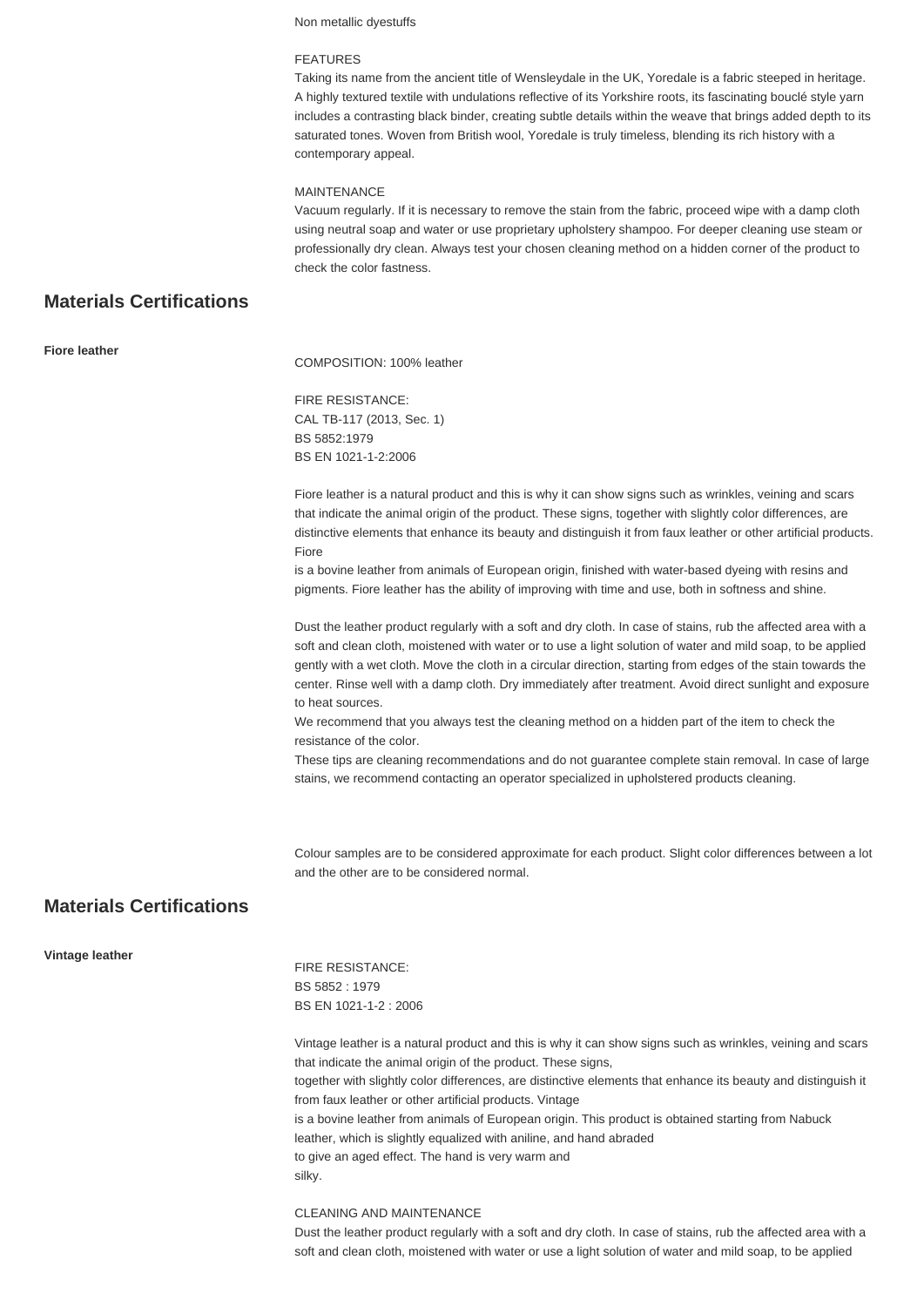gently with a wet cloth. Move the cloth in a circular direction, starting from edges of the stain towards the center. Rinse well with a damp cloth. Dry immediately after treatment. Avoid direct sunlight and exposure to heat sources.

We recommend that you always test the cleaning method on a hidden part of the item to check the resistance of the color.

These tips are cleaning recommendations and do not guarantee complete stain removal. In case of large stains, we recommend contacting an operator specialized in upholstered products cleaning.

Colour samples are to be considered approximate for each product. Slight color differences between a lot and the other are to be considered normal.

#### **Materials Certifications**

**Secret faux leather**

COMPOSITION: 76% PVC - 2% PU 22% PES MARTINDALE: 100.000 cycles

FIRE RESISTANCE: UNI 9175 classe 1IM EN 1021-1 EN 1021-2 BS 5852-1 cigarette test BS 5852-1 match test TB 117:2013

Secret is the Flukso® fireproof coating with a soft hand, similar to that of real leather. Secret has been designed to create soft upholstery for interiors. Its

elastic rear structure in polyester allows it to adapt to the new geometries of furniture, ensuring resistance and durability over time.

#### CLEANING AND MAINTENANCE

Regular cleaning is important to extend the life of the coating, and keep its appearance unchanged. Dust and dirt can wear out the coating and damage the fire protection.

REGULAR CLEANING: vacuum frequently at a power equal to half the device in use, choosing a smooth spout, without brushing.

STAIN REMOVAL: in case of slight stains, promptly clean the surface. Remove excess liquids or hard parts of dirt with a clean cloth, then proceed on the residue

of the stain with a damp cloth or a neutral soap solution. Remove the stain starting from the edge of the stain moving towards the center of it, then rinse with water. Let dry, avoiding direct exposure to sunlight. For localized and more persistent stains, promptly dissolve the stain with colorless ethyl alcohol diluted in 20% water, gently rub and then treat with a neutral soap solution, then rinse well. Do not use bleach.

These tips are cleaning recommendations and do not guarantee complete stain removal. In case of large stains, we recommend contacting an operator specialized in upholstered products cleaning. We recommend to not expose light colored coating for a prolonged time to garments treated with colors with poor dyeing fastness, as the color pigments could penetrate the surface of the faux leather, without being able to be removed.

We recommend to always test the cleaning method on a hidden part of the item to check the color resistance.

Colour samples are to be considered approximate for each product. Slight color differences between a lot and the other are to be considered normal.

#### **Materials Certifications**

**Vintage faux leather**

COMPOSITION: 80% PVC; 2% PU; 18% PES MARTINDALE: 50'000 cycles

FIRE RESISTANCE: UNI 9175 classe 1IM